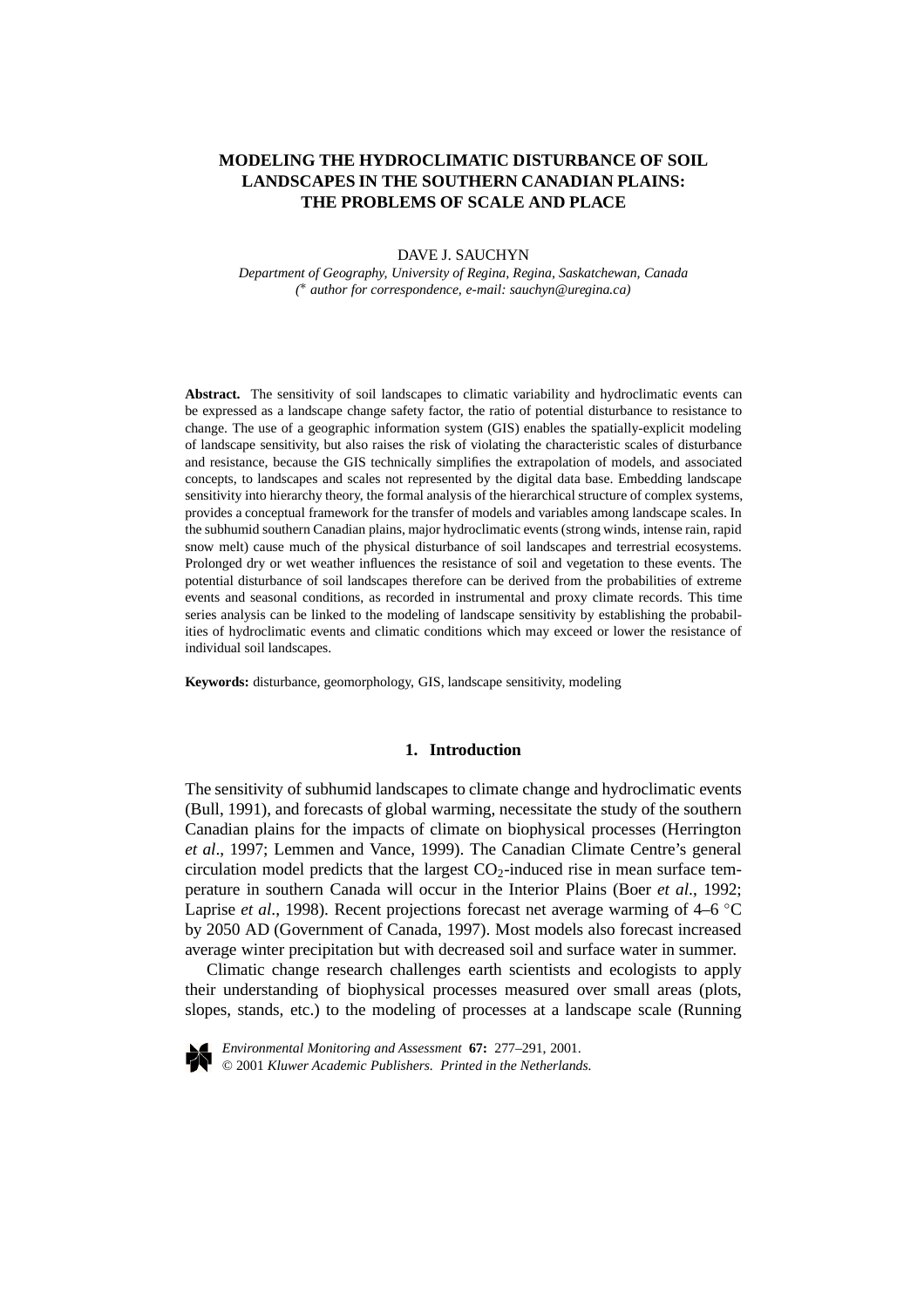*et al*., 1989; Sugden *et al*., 1997; Vitek and Giardino, 1993). Studies of climate impacts can be categorized according to the degree to which place, scale and spatial heterogeneity are recognized:

- 1. Spatially implicit: forecasting change to biophysical systems without specific reference to location, e.g., impact of climate change on the boreal forest.
- 2. Spatially discontinuous: evaluating models at points and interpolating among these locations, e.g., climate stations or grid intersections.
- 3. Spatially continuous: evaluating a model (e.g., soil erosion risk) by map unit.
- 4. Spatially continuous and explicit: modeling the spatial distributions of specific variables, e.g., the spatial distributions of disturbance and resistance.

The fourth approach is enabled with a geographic information system (GIS), as described here for the mixed grass prairie ecoregion of the southern Canadian plains (Figure 1). Use of a GIS and digital geographic data also raise the potential for misuse of models and data, because a GIS technically facilitates and simplifies the extrapolation of models, and associated concepts, to landscapes and scales not represented by the digital data base. A review of existing models of landscape change leads to the conclusion that virtually all of them are inappropriate for a spatial analysis of the climatic forcing of surface processes in the Canadian plains (Sauchyn, 1997, in press). This region lacks the geomorphic and hydrologic characteristics that most models assume. More important is the lack of a theoretical basis for the modeling of process or disturbance over large areas, in this case 138 600 km2. Therefore this article first examines the problems of place and scale, and then applies the concepts of landscape sensitivity and hierarchy theory towards a framework for the regional modeling of climate impacts on natural systems, and in particular the hydroclimatic disturbance of soil landscapes.

# **2. The Problem of Place**

Place is an important consideration because most any large area has a unique combination of biophysical characteristics that often prevent the legitimate use of models derived elsewhere, and because with increasing space and geographic diversity, prediction and verification become less feasible (Church, 1996; Haff, 1996). Use of analogues, a common approach to climate impact assessment, is problematic without complete understanding of the physical geography and geologic histories of the comparative regions. For example, the present climate of the southern Great Plains is a tempting analogue for the future climate of the northern Great Plains. Despite the appeal to substituting the regional climatic gradient for climatic change over time, the northern Great Plains lie within the limit of late-Pleistocene glaciation and therefore have distinct regional morphology, hydrography, soils and biogeography. Similarly, intervals of Holocene aridity (e.g.,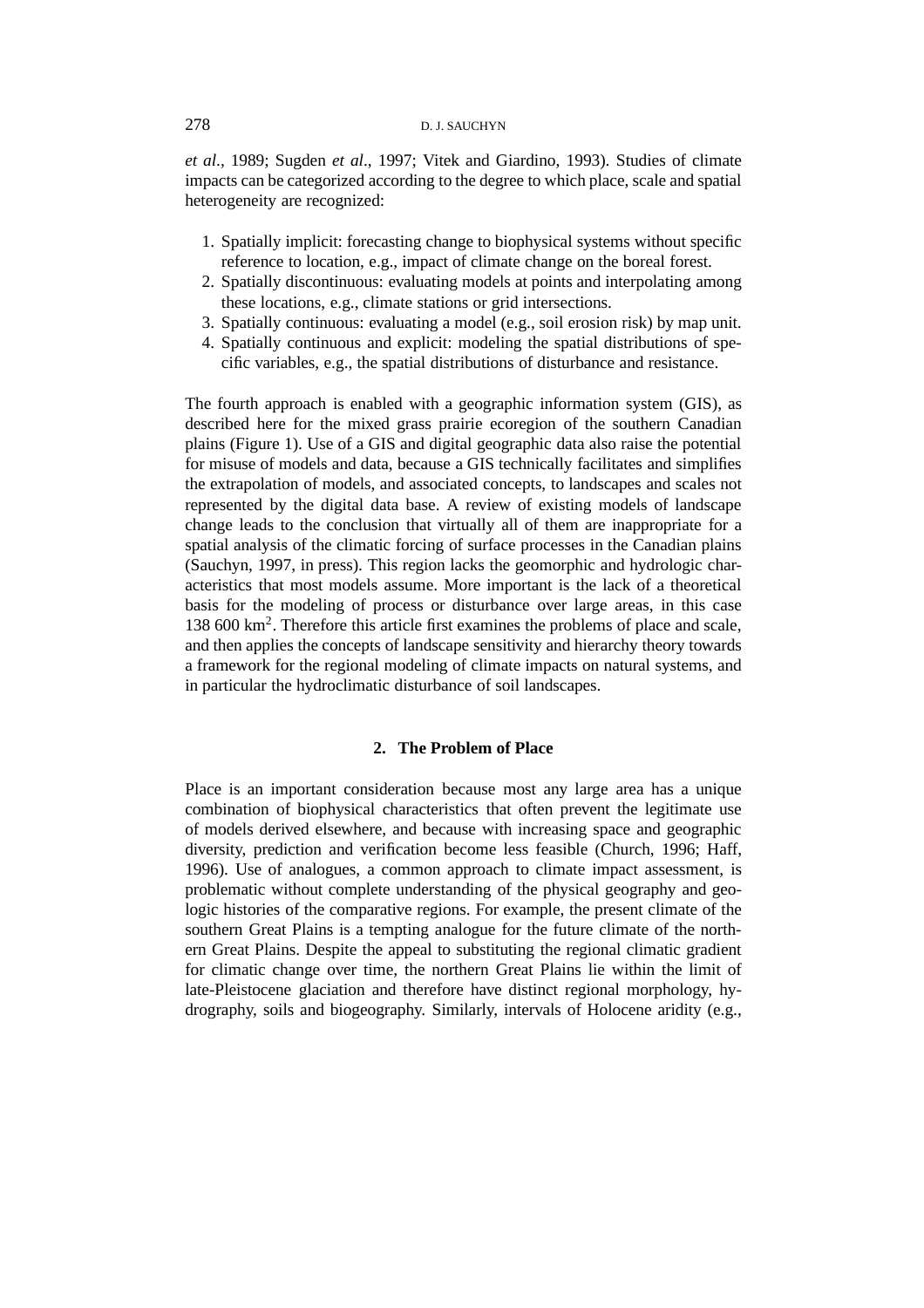

*Figure 1.* A map of the southern Canadian plains. The solid bold line is the boundary of the subhumid mixed grass prairie ecoregion and brown soil zone.

the hypsithermal and medieval warm periods) could be poor analogues for global warming, if the current human impacts on the atmosphere cause the global climate system to shift to a brand new state (Broecker, 1994).

For the purpose of the spatial modeling of climate impacts, a digital geographic database was constructed for the mixed grass prairie ecoregion of the southern Canadian plains (Figure 1; Sauchyn, 1997), the region commonly known as Palliser's Triangle. Following his expedition of 1857–1860, Captain John Palliser concluded that this region was 'by no means a desirable district for settlement', and that a large area 'will for ever be comparatively useless' (Palliser, 1859: 9). Nevertheless, EuroCanadians settled Palliser's Triangle and converted it to agricultural land use, but not without major and continuous adaptations to climatic variability, especially seasonal shortages of water. In this subhumid to semi-arid region, major hydroclimatic events (strong winds, intense rain, rapid snow melt) and prolonged drought have a profound impact on soils and vegetation. Much of the change in ecosystems and soil landscapes is driven by the surface and shallow subsurface water balances (Lemmen and Vance, 1999).

Late-Pleistocene glaciation of an interior sedimentary basin created a landscape in the Canadian plains which differs significantly from the boundary conditions assumed by most models of the climatic forcing of geomorphic processes (c.f., Kirkby, 1993; Willgoose *et al*., 1992). With a short geomorphic history and dry climate, the landscape is poorly integrated and the sediment budgets of slopes and channels are mostly unrelated or 'decoupled' (Phillips, 1995). Water erosion mostly redistributes soil locally, especially in the extensive areas of hummocky and rolling moraine (Pennock and de Jong, 1995). There are few permanent streams.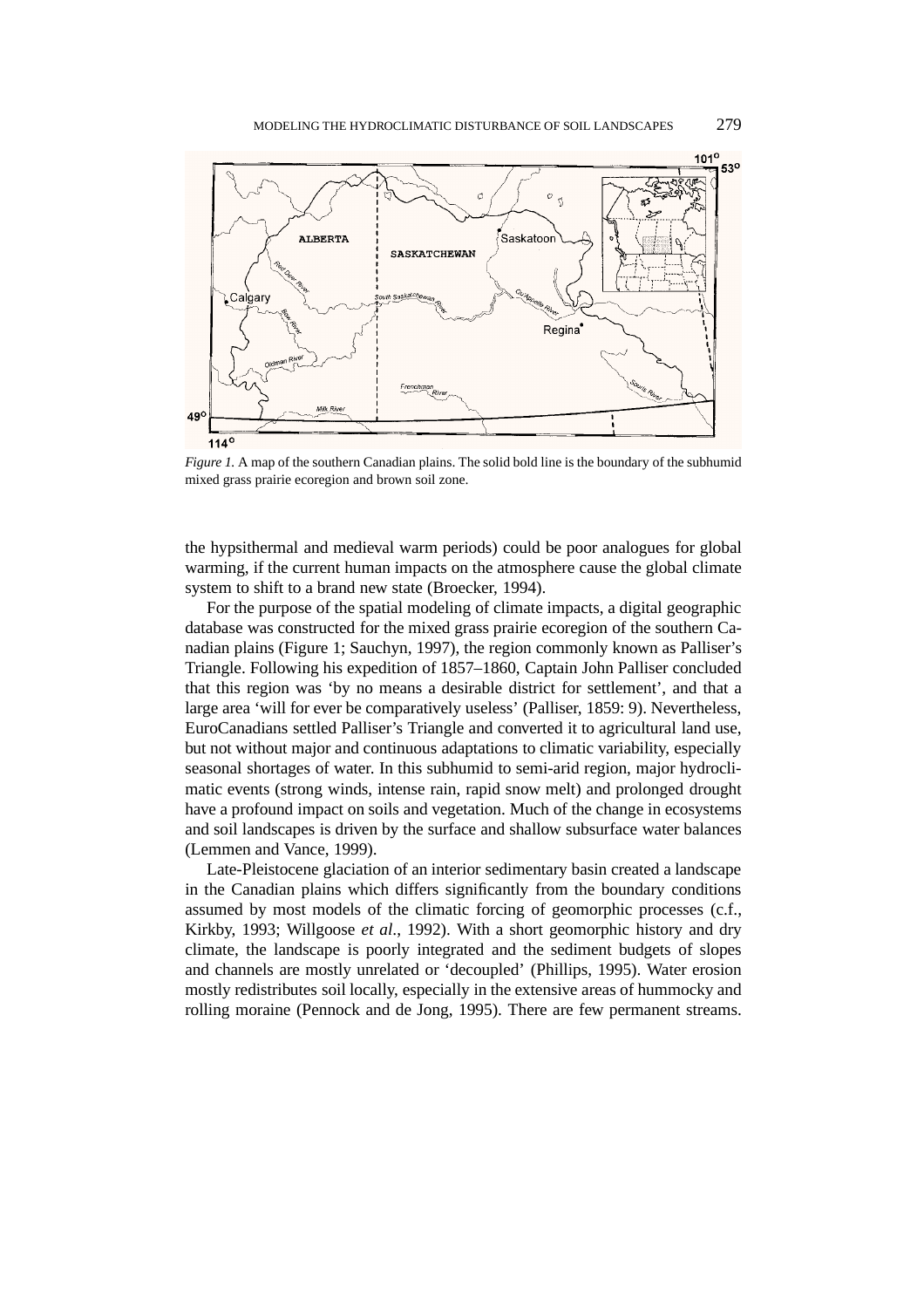#### TABLE I

Geographic characteristics of the mixed grass prairie ecoregion of the southern Canadian plains

| General                                                                       | >50% of Canada's agricultural land                                               |
|-------------------------------------------------------------------------------|----------------------------------------------------------------------------------|
| 138.600 km <sup>2</sup>                                                       | $\bullet$                                                                        |
| Ecoclimate<br>subhumid to semiarid<br>high inter-annual climatic variability  | mixed grass prairie<br>$\bullet$<br>extreme temperature seasonality<br>$\bullet$ |
| Hydrography<br>major rivers are throughflowing<br>mostly intermittent streams | significant snow melt runoff<br>large area of internal drainage                  |
| Geomorphology                                                                 | underfit streams in glacial                                                      |
| poorly integrated drainage network                                            | meltwater valleys                                                                |
| glaciated sedimentary basin                                                   | weakly linked slopes and channels                                                |

Large areas are internally drained by intermittent stream flow into shallow saline lakes. Lacking are the order and characteristic structure of a landscape dissected by an integrated stream network (Lemmen *et al*., 1998), except over small areas which have evolved rapidly since deglaciation. At a regional scale, these small areas are segments of larger landscapes. For example, badlands are scattered throughout the valley networks. Among the geographic characteristics of the mixed grass prairie ecoregion (Table I), its area  $(138\,600\,\mathrm{km^2})$  necessitates modeling of climate impacts at a coarse-scale.

A suitable spatial data structure for modeling geomorphic systems at coarse scales is largely a practical consideration (Running *et al*., 1989; Sauchyn, 1997), because the sources of geo-referenced data covering large areas are digital satellite data and existing small scale maps. The geographic expressions of geomorphic processes, landforms, are not mapped systematically over large areas. The mapping of Quaternary or surficial geology, at least in Canada, tends to be at relatively small map scales given the size of the country. Also classification schemes can vary among mapping agencies. For the small proportion of Canada which is arable land, soil surveys are generally available at relatively large map scales and with a consistent legend (Expert Committee on Soil Survey, 1987). Most soil maps capture landforms, because topography is a primary control on soil formation and geography at larger map scales. Given the relevance and scale of these soil surveys, the soil landscape and soil landscape map unit are the most useful concept and construct, respectively, for the modeling of the sensitivity of geomorphic systems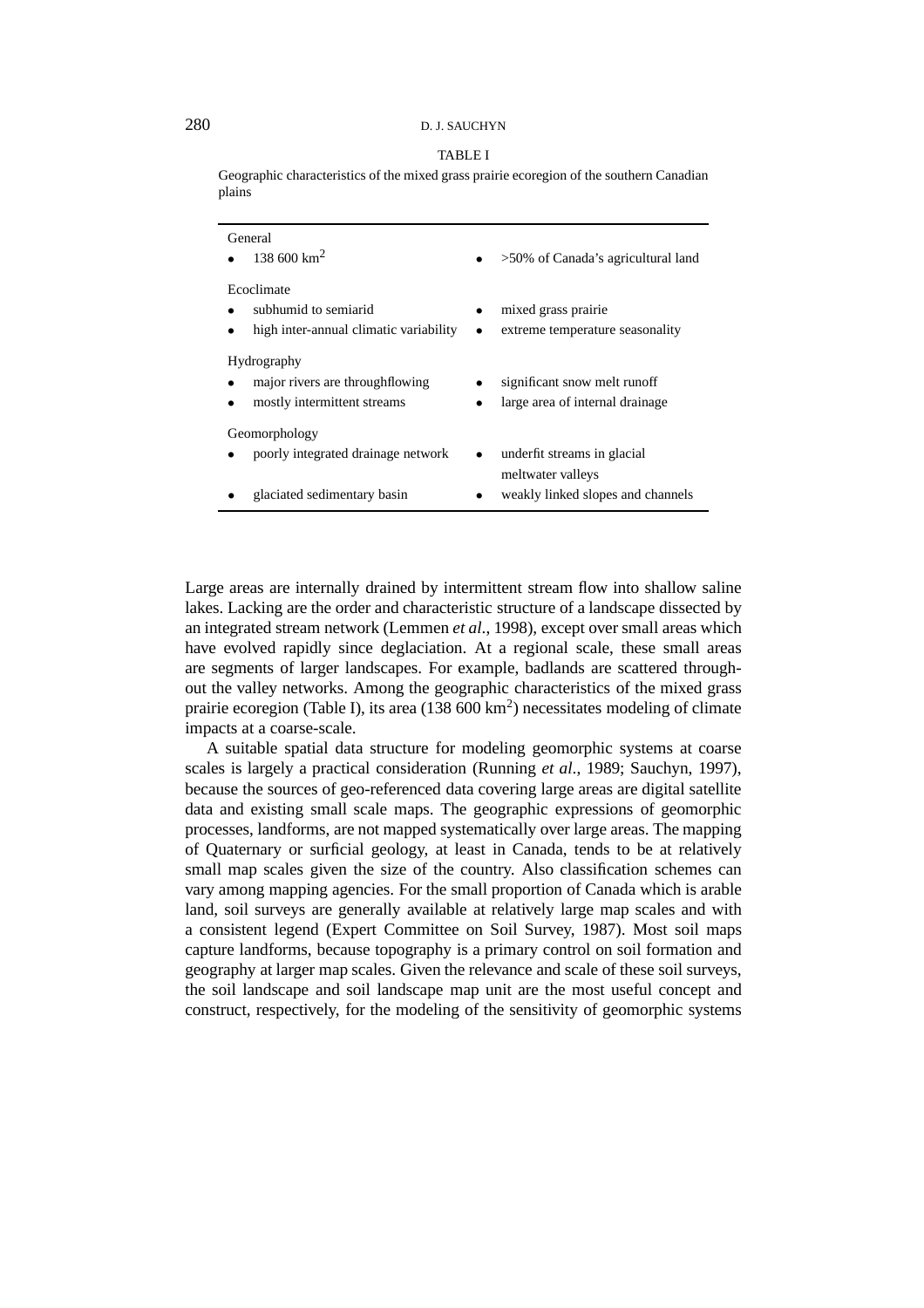to climate. Soil landscape is a key concept in the field of soil geography (Buol *et al*., 1980; Hole, 1978). In a textbook devoted to 'the study of the soil landscape from a geographic perspective (p. xv)', Hole and Campbell (1985) concluded from a literature review 'that soil landscape, and the abbreviation soilscape, are of value as general introductory terms, but perhaps not as specific ones' (p. 12). Accordingly, they used a broad definition: 'the total mass of unconsolidated geologic and pedologic material'. Applying this concept to soil survey, however, requires an operational definition: 'The full array of attributes that describe a distinct type of soil and its associated characteristics, such as landform, slope, water table, permafrost and lakes, is called a soil landscape' (Shields *et al.*, 1991: 5).

## **3. The Problem of Scale**

"It has thus been generally agreed (although not always observed in practice) that different processes become significant to our understanding of spatial patterns at different scales. For the most part, however, we have no measure of the scale at which a particular process has most to contribute to the formation of a spatial pattern and our notions regarding the scale problem remain intuitively rather than empirically based" (Harvey, 1968: 71–72).

Harvey's discussion of the 'scale problem' was published at the very early stage of a technical revolution in the geographical sciences: satellite remote sensing and geographic information systems have enabled the empirical analysis of geographic patterns at regional to global scales. At the same time, the rigorous observation and measurement of processes has focused much geomorphic and ecological research on human scales of time and space where natural phenomena are most accessible (Hoekstra *et al*., 1991; Saab, 1999; Vitek and Giardino, 1993). Typical sampling frames include the stand and plot in ecology; slopes, channels, and small catchments in hydrology and geomorphology; and catenas in soil science. A 'scaling down' of climate and a 'scaling up' of process is required to link the modeling of climate at coarse scales to biophysical processes at finer scales (Bass, *et al*., 1996; Hostetler, 1994; Kirkby *et al*., 1996; Sugden *et al*., 1997). Schumm (1991: 38) suggested that "earth scientists operate at the wrong scale for the problems that they are required to solve ... records are too short as our scientific lives. Perhaps the present is too short to be a key to the past or future". The study of geomorphic and ecological processes also has tended to be at the wrong spatial scale to address regional and global problems.

While coarse observations of large areas cannot explain the climate forcing of most biophysical processes, decades of detailed observation and experiments have led ecologists and earth scientists to recognize that this methodology can produce poor judgements about larger areas and times spans (Spedding, 1997). Most process simulation models fail to work when scaled up because of the greater complexity of larger systems and non-linearity caused by feedback among system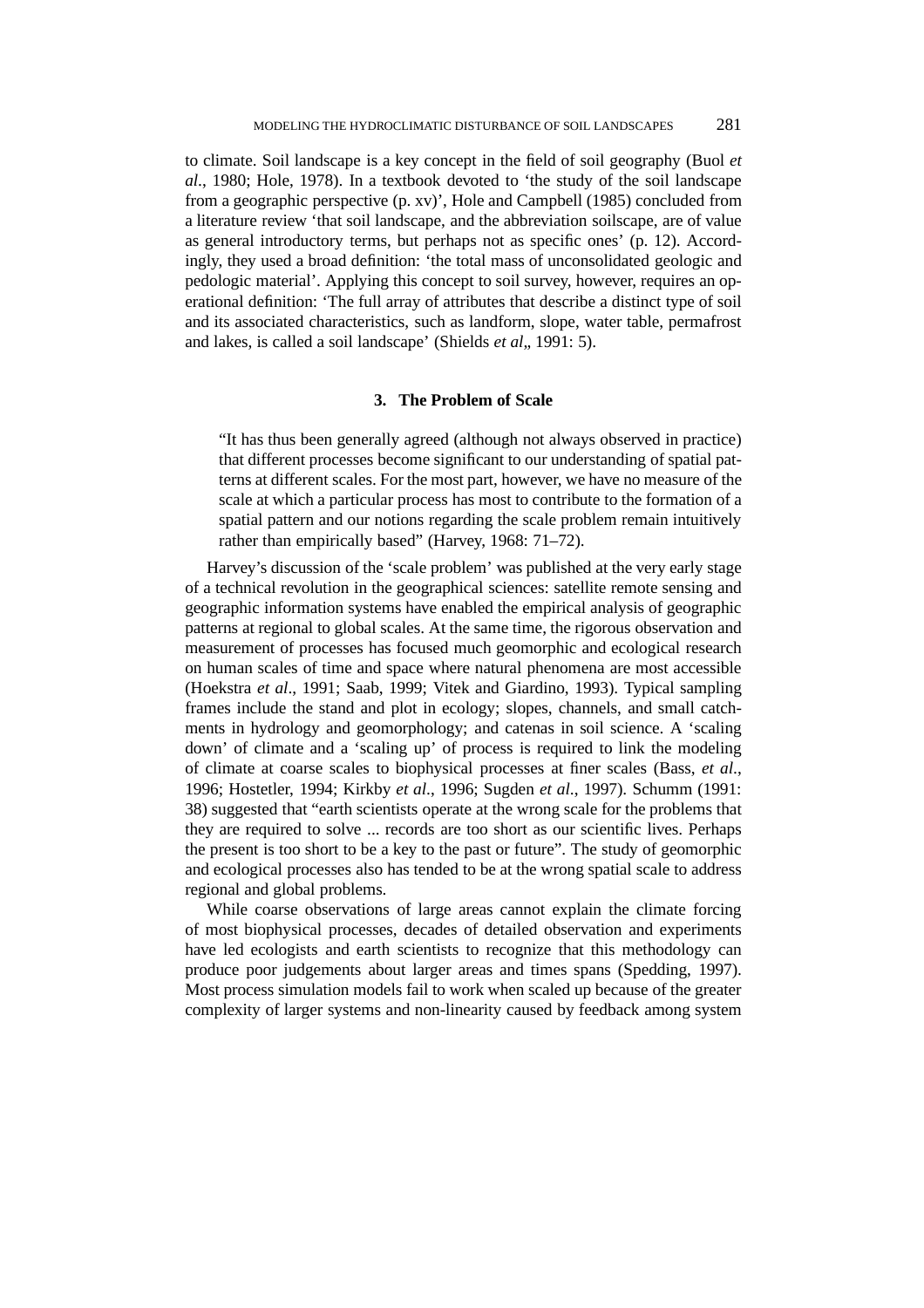variables, and the emergence of characteristic patterns and processes at coarser scales (Haff, 1996). The most serious violations of scale involve the application of empirical plot-scale models to remote locations and/or regional scales. Agricultural soil loss commonly is predicted by extrapolating empirical equations, notably versions of the Universal Soil Loss Equation (Wischmeier and Smith 1978), sometimes over large areas (e.g., Logan *et al*., 1982; Snell 1985). This requires judicious interpretation of the soil loss predictions, because parameter values averaged over heterogeneous map units represent a misuse of these empirical field-scale models (Wischmeier, 1976; Roels, 1985; Sauchyn, 1993).

Another violation of scale involves the evaluation of process models at high resolution and then aggregation of the results over large areas with low resolution. This patching together of simple small-area models to account for the behaviour of complex systems is inappropriate because the relevant and dominant variables change with scale (Klemes, 1983; Schumm, 1991). Thus, for example, the understanding of ecosystems is not based on the individual behaviour of organisms (Saab, 1999; Valentine, and May, 1996). While stream slope is correlated with the size of bed materials over short distances and with discharge (climate) over longer reaches. Local vegetation and soil reflect topography and drainage, the controls with the strongest local gradients. The regional distributions of soil and vegetation reflect mostly synoptic-scale climate and historical biogeography.

The geographical tradition of mapping regional climate from vegetation associations and zonal soils assumes a stable climate, whereas 'the earth climate system has proven beyond any doubt that it is capable of jumping abruptly from one state of operation to another' (Broecker, 1997: 1). Long system relaxation times following perturbations and persistence of the effects of major disturbances cause lack of agreement between contemporary patterns and boundary conditions. Scaling up in time and space gives historical and geographic context to local observations. The streams of the southern Canadian plains, for example, mostly flow in large valleys which were created at the margins of an ice sheet or from the draining of glacial lakes, and commonly do not conform the regional topographic gradient. The geometry of the stream channels tend to conform to the time-independent principles of stream hydraulics. This is another example of how explanation of form changes with scale, in this case as past processes become evident at a coarser scale.

A scientific community previously preoccupied with the detailed observation of small areas is now emphatic about the significance of scale:

"it is, I will argue, the fundamental conceptual problem in ecology, if not in all of science. Theoretical ecology, and theoretical science more generally, relates processes that occur on different scales of time, space and organizational complexity. Understanding patterns in terms of the processes that produce them is the essence of science, and is the key to the development of principles for management" (Levin, 1992: 1944).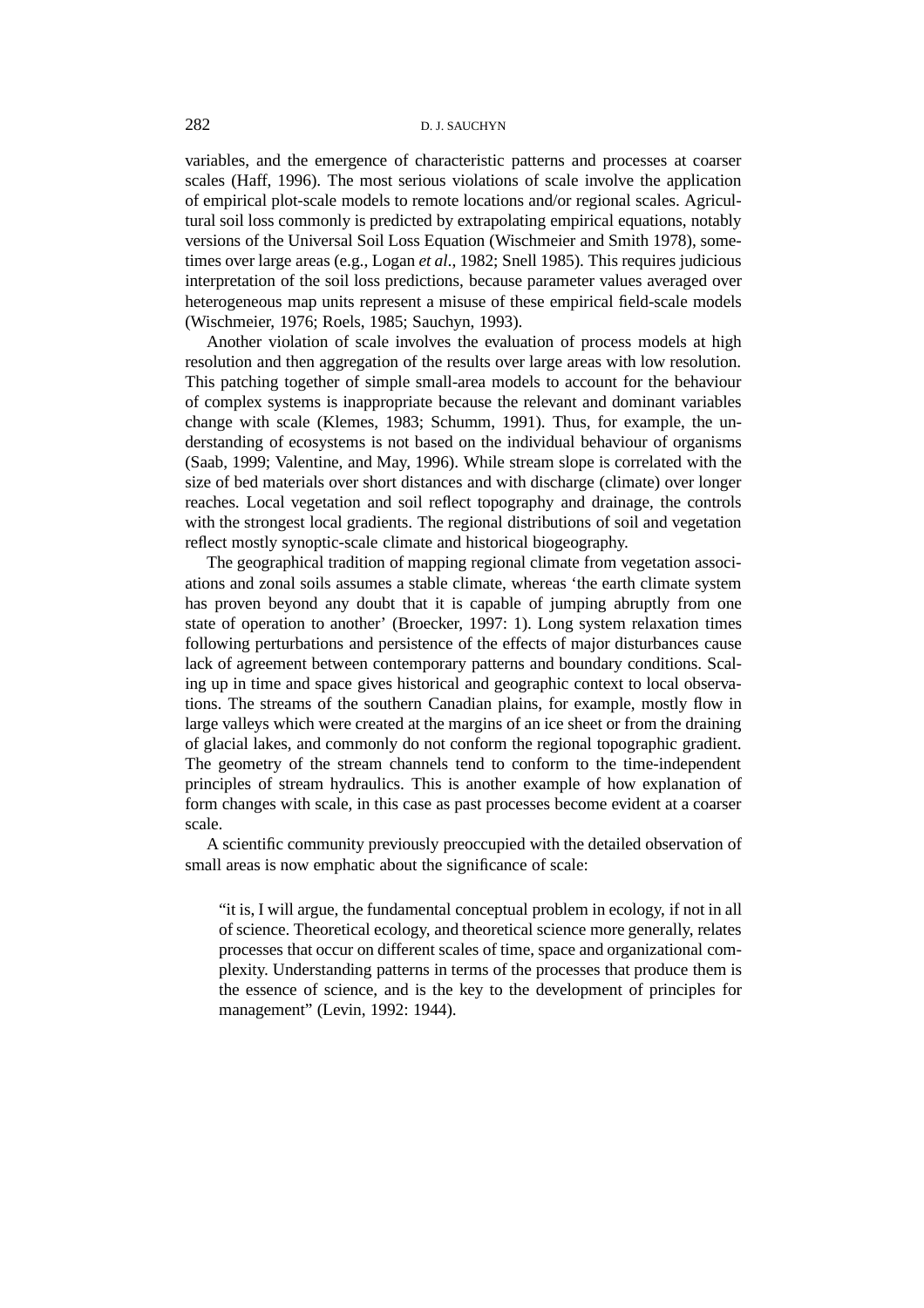"Because science hopes to enhance understanding, necessarily in human terms, it may not be bad that ecology is scaled in human terms. Rather than fight human nature, ecologists are well advised to be explicit about the scales they use, so that they can anticipate the consequences of decisions that were formerly made subconsciously. By modeling with appropriately scaled concepts, ecologists can hope to advance with fewer delusions of objectivity, but more consensus" (Hoekstra, *et al*., 1991: 154).

These statements reflect a new or renewed interest in scale among ecologists. Geomorphologists, with their geographic roots, periodically remind themselves of the fundamental significance of scale:

"it is possible to argue that, to date, geomorphologists have considered that the difficulties associated with widely varying scales of enquiry constitute a strait jacket for the subject: in reality, however, these problems may point to the fundamental skeleton of the discipline. If we understood the nature of that skeleton more clearly then we might also understand the rules linking events and forms on different temporal and spatial scales" (Kennedy, 1977: 156).

"Spatial analysis should assume a greater role in geomorphology and hydrology, in at least two ways: determination of the scale of spatial patterns, and identification of scale-related breaks or discontinuities in relationships" (Phillips, 1988: 311).

"we arrive at the possibility to ground theories of landscape (and, I would claim, of all else) in some concept of order at various distinct scales. This is what humans seek" (Church, 1996: 168).

The shared histories of the 'composite' natural sciences (Drury and Nisbet, 1971; Osterkamp and Huff, 1996) have evolved to a mutual use of scale to reconcile equilibrium (time-independent) and developmental (time-dependent) philosophies (Church, 1996), but they have yet to produce a theoretical basis for the transfer of observations and models among scales. The hierarchical classification of soil and ecological map units (Hole and Campbell, 1985; Wiken, 1986), and the spatial resolutions of earth observation satellites (Running, *et al*., 1989), are pragmatic solutions to the problem of recording and mapping the spatial expressions of biophysical processes operating over various time scales. Sediment budgets and biogeochemical cycles are a dynamic basis for scaling in geomorphology and ecology, but lack the universality and continuity of atmospheric and oceanic circulation and the hydrological cycle that are the basis for physically-based scaling of climate and hydrologic systems (Bass, *et al*., 1996; Hostetler and Giorgi, 1993; Klemes, 1983). The scaling of biophysical systems requires a conceptual framework which preserves the 'spatiotemporal integrity and characteristic scale' (Valentine and May, 1996: 23) of system variables, and accounts for the change in relevant and dominant controls and responses with spatial and temporal scale.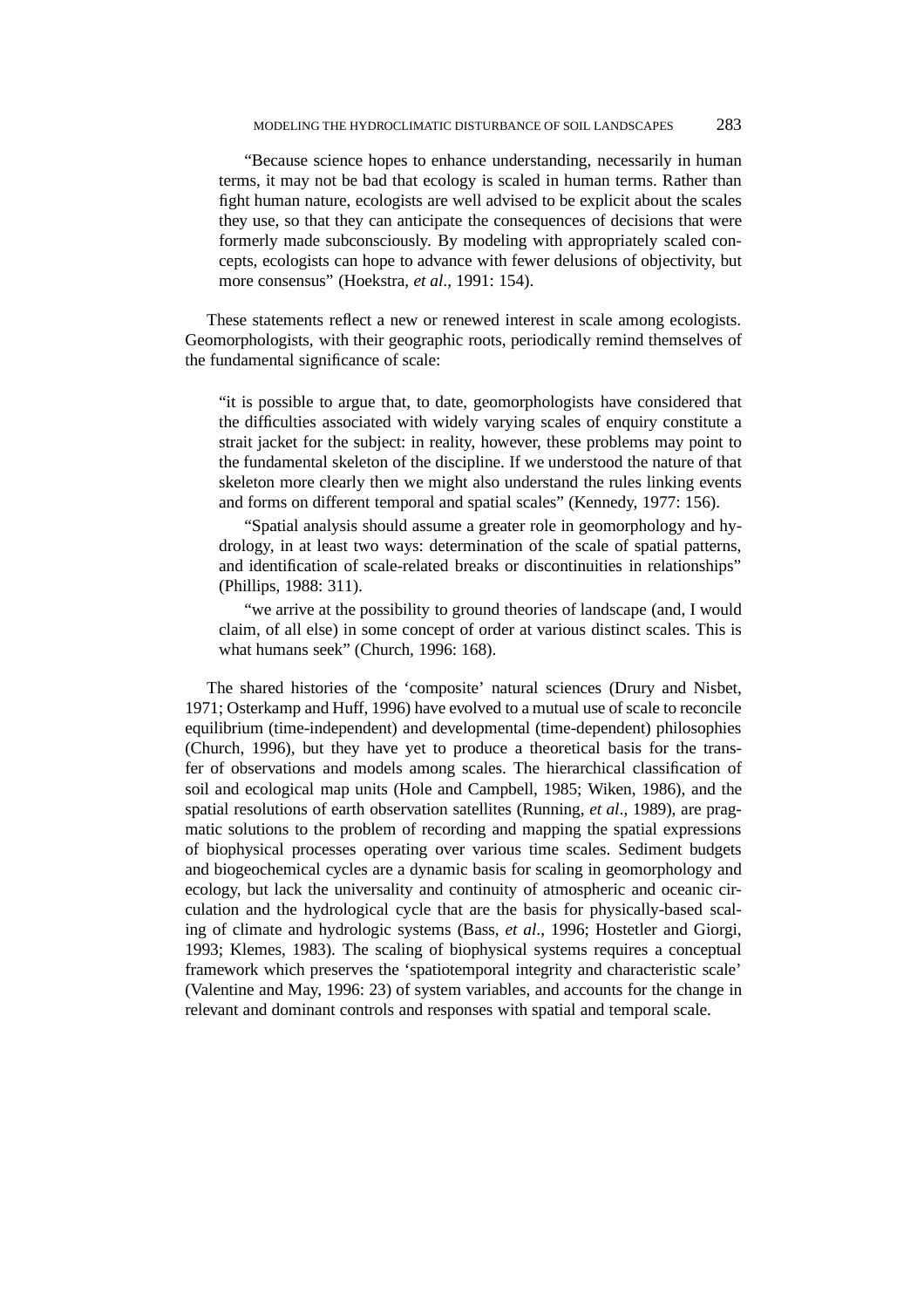# **4. Landscape sensitivity and hierarchy theory**

A methodology for identifying combinations of surficial material, landform and land cover that may respond to climatic variability and change (Sauchyn, 1997, in press) was built initially on the concept of landscape sensitivity, 'the likelihood that a given change in the controls of a system will produce a sensible, recognizable and persistent response' (Brunsden and Thornes, 1979: 476). The probability of a geomorphic response can be modeled and mapped as a landscape change safety factor: 'the ratio of the magnitude of barriers to change [resistance] to the magnitude of the disturbing forces' (Brunsden and Thornes 1979: 476). A continuum of landscape sensitivity can be derived from the relative spatial distributions of disturbance and resistance variables, such as the probabilities of hydroclimatic events, clusters of events, and seasonal and annual climatic conditions. Resistance to major hydroclimatic events can depend very much on the recent history of a biophysical system (Brunsden, 1992), including the effects of prolonged dry or wet weather (Wolfe *et al*., in press). If adequate data were available, the time series analysis of climate could be linked to the spatial modeling of landscape sensitivity by relating the probabilities of hydroclimatic events to the properties of biophysical systems and soil landscapes that control resistance or amplify disturbance. A serious limitation of this approach, however, is the point distribution and low spatial resolution of climate records in contrast to the spatially continuous surveys of land cover, geology, topography and soil.

Geomorphic and ecological responses to a change in controls (landscape sensitivity) and the ratio of resistance to disturbance (the landscape change safety factor) exist at all scales, although landscape implies a regional scale. Spatial scale 'is a vital element of landscape sensitivity' (Brunsden 1993: 11) and 'permeates' hierarchy theory (de Boer, 1992), the formal study of the hierarchical structure of complex systems (Allen and Starr, 1982). Ecologists have embraced the concept of hierarchy, and elevated it to the status of theory (O'Neill *et al*., 1986; Salthe, 1985). Some aspects of hierarchy theory, as applied to ecosystems, do not apply to geophysical systems because they are exclusively aggregative, that is, they are collectives of basic units (e.g., landforms) that physically exist independent of the system (Valentine and May, 1992). Conversely, cells do not exist independent of organisms, which in turn will perish outside a community. Slopes, on the other hand, exist whether or not they contribute sediment and runoff to the drainage basin in which they are located.

The nested hierarchical structure of landscapes and drainage networks is implicit in the study of landforms and hydrologic systems and underlies some of the classic works in geomorphology (Strahler, 1952; Schumm and Lichty, 1965). Earth scientists, however, generally have not adopted the notions and terminology of hierarchy theory. This may reflect a preference for empirical research, and especially field work (Baker and Twidale, 1991). This author is aware of only two papers (de Boer, 1992; Haigh, 1987) that specifically address the application of hierarchies to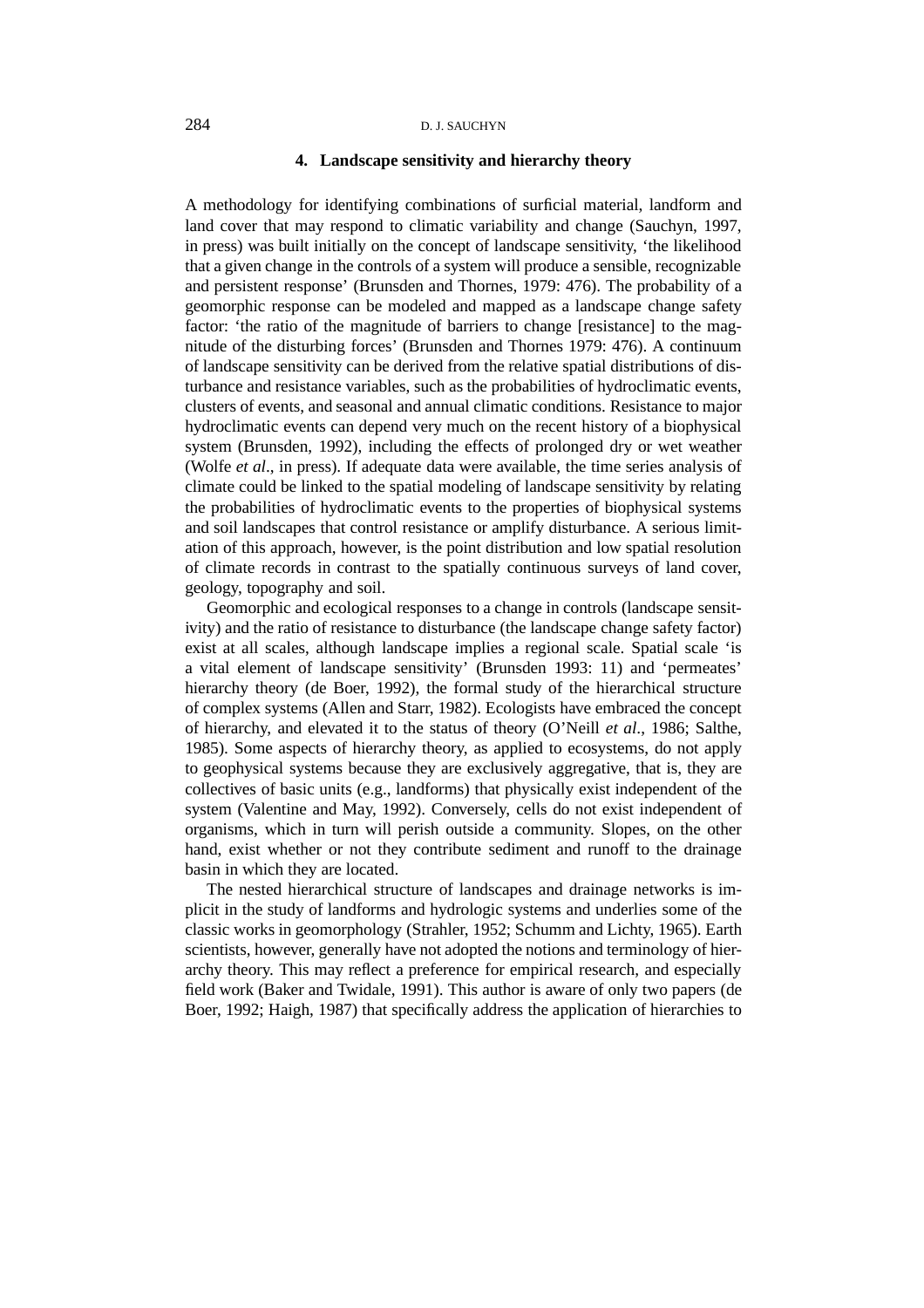| Level                                   | Function                                     | Spatiotemporal characteristics                                                                |
|-----------------------------------------|----------------------------------------------|-----------------------------------------------------------------------------------------------|
| Physiographic<br>divisions              | Boundary<br>conditions                       | Cyclic; substitution<br>of space for time                                                     |
| Soil landscapes and<br>small watersheds | Focal level for<br>environmental<br>problems | Graded; scaling up<br>from slopes and channels                                                |
| Slopes and channels                     | <b>Process</b><br>mechanics                  | Steady (time independence);<br>integration of events over small<br>areas and short time spans |

TABLE II Scales of geomorphic systems: The triadic hierarchy

geomorphology. Furthermore, these papers consider only the heuristic value, while here I attempt to consider the practical applications of an hierarchical perspective to the spatially-explicit modeling of potential geomorphic responses to climate change and variability.

The concepts of a 'triad' of adjacent levels and the 'focal' (central) level of greatest interest (Valentine and May, 1996) are applied to geomorphology in Table II. This arbitrary classification of time and space is an attempt to deal conceptually with the transfer of models of geomorphic systems among scales. Although hierarchical level is defined in terms of geographic features and spatial scale, there is an inherent increase in time spanned at progressively higher levels. In Table II, time is scaled according to Schumm and Lichty (1965). Relative to the focal level, the next coarser scale provides context, that is, the initial or boundary conditions for processes which operate at the focal level, but are measured and modeled at the higher resolution of the next lower level.

Resistance and disturbance have different meaning across levels of the hierarchy, as variables emerge at levels below which they are irrelevant or simply do not exist. These emergent variables typically represent the interaction of processes and integration of responses, for example (Table III), inter-annual to decadal climatic variability (the synthesis of climatic observations over time) and the relative order or degree of coupling of landscape elements. Controls and responses must be synthesized for modeling and mapping at higher levels, as the cumulative outcome of processes operating locally is expressed over larger areas. Local variability cannot be resolved at a higher level at which patterns correlate with emergent variables, although the smaller units and local variation remained stored at their original scale in the GIS, as the (relational) data base is in itself a nested hierarchy. When complex models are applied without explicit reference to scale, the 'spatiotemporal integrity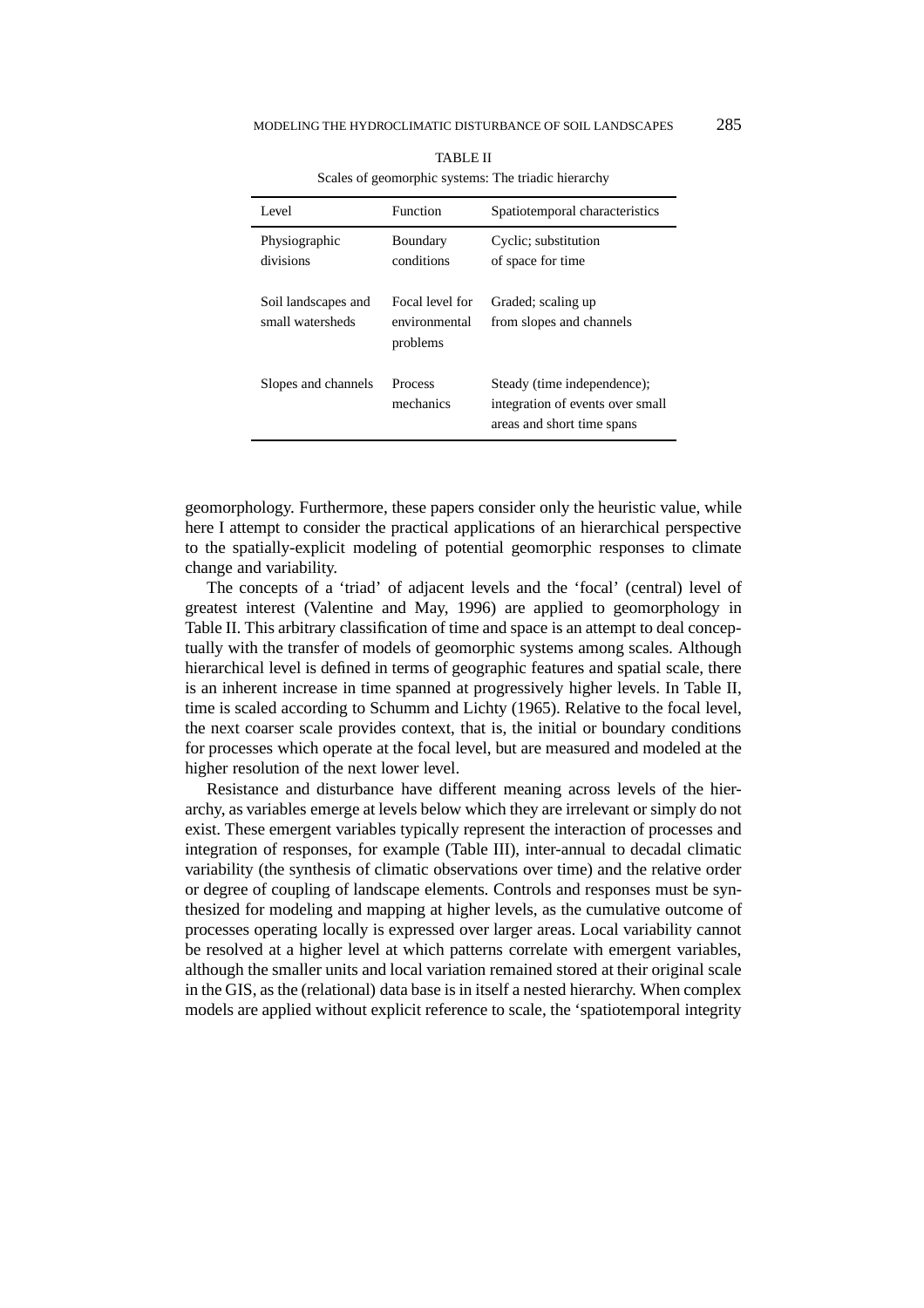#### TABLE III

A triadic hierarchy of landscape sensitivity: Some sources and controls of disturbance and resistance

| Level                                      | Disturbance                                                                                                                                | Resistance                                                                                                                 |
|--------------------------------------------|--------------------------------------------------------------------------------------------------------------------------------------------|----------------------------------------------------------------------------------------------------------------------------|
| Physiographic<br>divisions                 | Climatic change: frequency<br>and magnitude of<br>hydroclimatic events<br>Tectonism<br>Intrinsic geomorphic<br>thresholds in large systems | Climatic change: surface<br>and sub-surface water<br>balances<br>Ecoclimate and surficial<br>geology<br>Geomorphic history |
| Soil landscapes<br>and small<br>watersheds | Climatic variability<br>Major hydroclimatic events<br>Coupling of systems                                                                  | Landscape disorder<br>Land cover<br>Shear strength of<br>surficial materials                                               |
| Slopes and<br>channels                     | Hydroclimatic events<br>Soil hydraulic conductivity<br>Local relief and slope                                                              | Channel roughness<br>Slope morphology<br>Plant cover                                                                       |

and characteristic scale' (Valentine and May, 1996: 23–33) of the variables tend to get obscured or lost. Reference to scale includes an explicit spatial data structure and spatial models of specific variables, as opposed to mapping the output of a model that incorporates many variables. Similarly, synthetic landscapes, constructed from variables and relationships measured at finer scales, are a more rigorous approach to scale linkage than statistical smoothing, whereby dominant or significant features can be lost, replaced or masked by averaged results (Thorn, 1988: 85).

## **5. Discussion**

The spatial modeling of the hydroclimatic disturbance of soil landscapes involves the coupling of a digital geographic data base and models that are appropriate in terms of scale and place. Literature on the role of scale in ecology and geomorphology (Allen and Starr, 1982; Church, 1996; de Boer, 1992; Harvey, 1968; Haig, 1987; Hostetler, 1994; Kennedy, 1977; Kirkby *et al*., 1996; Klemes, 1983; Leven, 1992; O'Neill *et al*., 1986; Phillips, 1988; Saab, 1999; Willgoose *et al*., 1992) and a conceptual framework based on landscape sensitivity and hierarchy theory suggest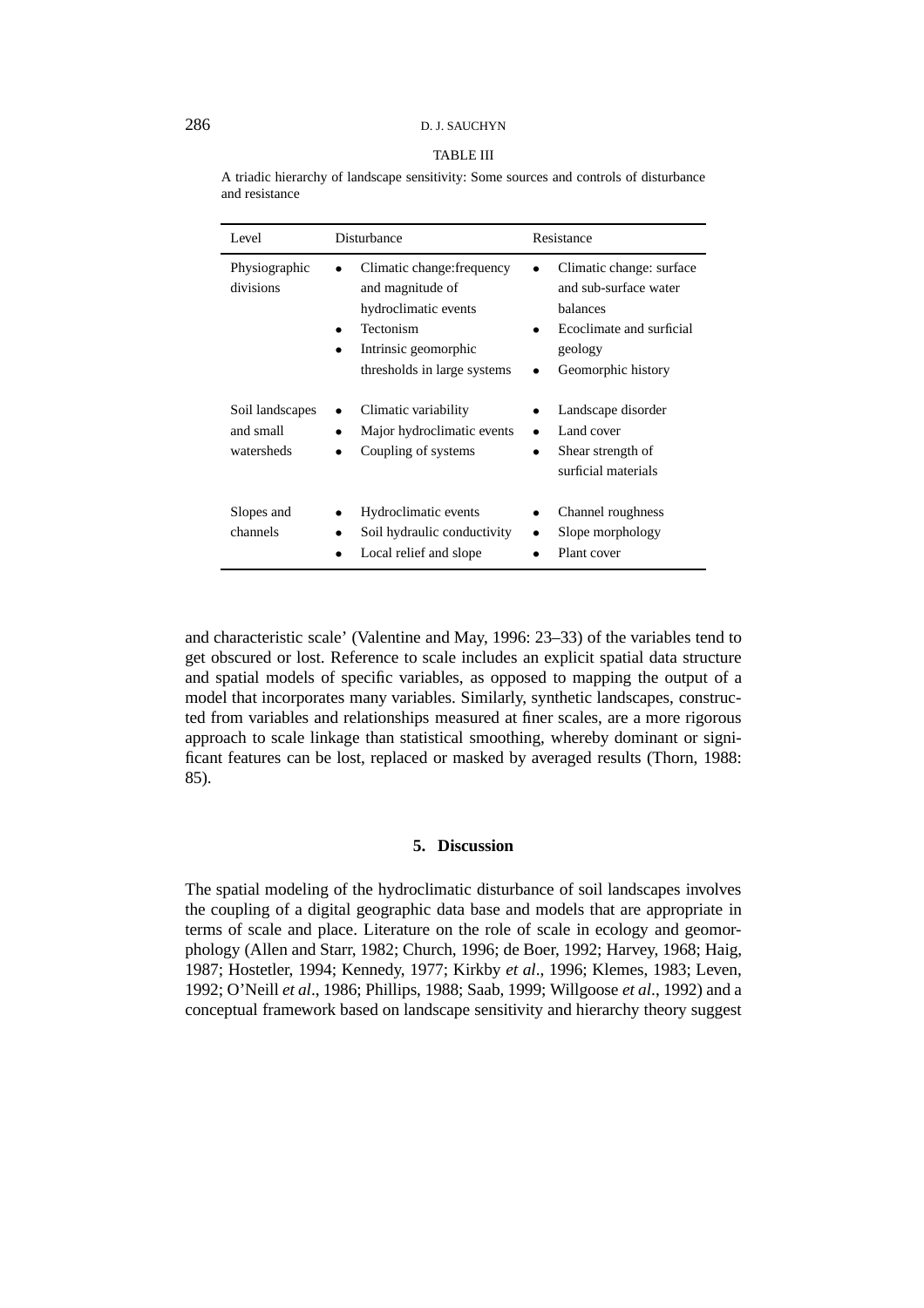the following implications of scale for the modeling of geomorphic response to climate.

- 1. Because disturbance and resistance have spatiotemporal dimensions and characteristic scale, their relative magnitudes, or the landscape change safety factor, is hierarchical. Controls and responses, and therefore landscape sensitivity, also occur at various scales. Sensitivity can exist over large areas and at coarse scales, for example, in dune fields where resistance to wind tends to uniformly low, or in densely dissected terrain, where potential disturbance is uniformly high. Scarps, valley heads and long or windward slopes, on the other hand, can represent islands of sensitivity which are located in otherwise insensitive landscapes and thus detectable only at fine scales. This local instability can be expressed at coarser scales as basin sediment yield and the growth of channel networks.
- 2. The spatial aggregation of details cannot reproduce structures and dynamics that emerge only at coarse scales. The regional evaluation of landscape sensitivity therefore requires both the synthesis of local spatiotemporal variability and the modeling of emergent controls and responses. Whereas processes at adjacent levels may differ significantly in rate, they are not independent (Phillips, 1988). Local, quasi-continuous activity can predispose landscapes to events of higher magnitude and lower frequency operating at a coarse scale. They can also produce resistant sediments (e.g., lag deposits) and stable (graded) landforms. Processes which operate at a coarse spatiotemporal scale (e.g., tectonic events; major floods and landslides) establish new boundary conditions which cause geomorphic systems to react with accelerated activity at finer temporal and spatial scales.
- 3. Geomorphic history and physical geography observable above the focal level set the context and constraints on regional landscape sensitivity. Every landscape has elements that resist change (i.e., are unresponsive to changes in controls) by virtue of geomorphic history and surficial geology. Unless a landscape is 'saturated' by a dominant process (Haigh, 1987: 190), scaling up involves moving up the hierarchy from responsive (time-independent) slopes and channels to encompass (time-dependent) landscapes that correspond to past processes and resist change. Because stream channels act as conduits of geomorphic activity, largely inactive drainage networks inherited from a wetter paleoclimate, can be a locus of future geomorphic activity. In the southern Canadian plains, geomorphic activity is concentrated in the vicinity of large meltwater channels and incised tributary valleys. The intervening landscapes, mostly late-Pleistocene till and lake plains are largely inactive. However, the response of these glacial landforms and soils to cultivation in this century (Martz and de Jong, 1991; Mermut *et al*., 1983; Pennock *et al*., 1995) demonstrates their sensitivity to disturbance, which is potentially accelerated by climate variability and change.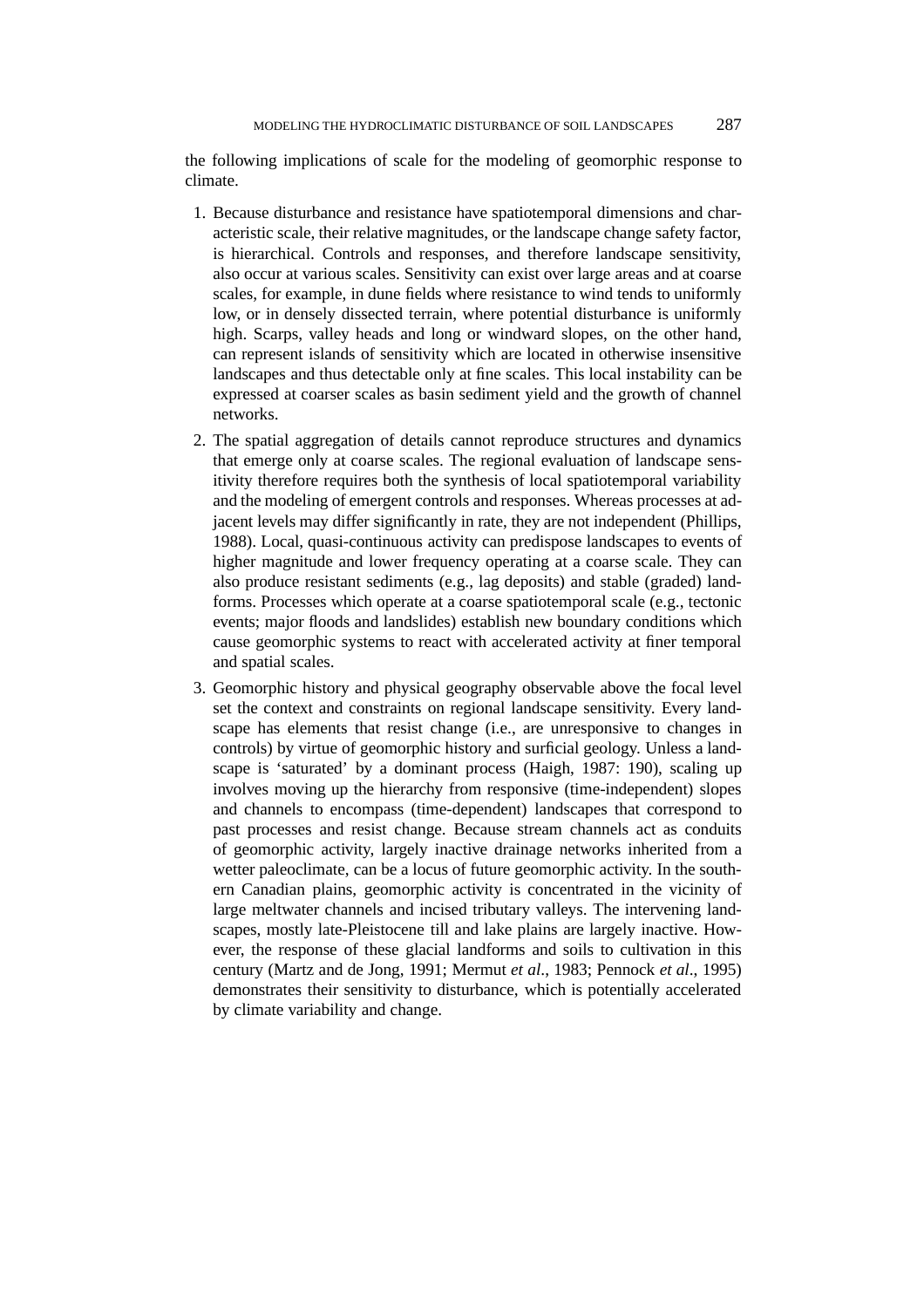4. Models based on present conditions and processes become a less relevant and accurate basis for forecasting the future and explaining the past. The fine scale also fails to capture regional interactions among systems and the spatiotemporal context of contemporary processes and systems. Coarse-scale models should include historical variables. At a coarse scale, the immediate hydroclimatic controls on geomorphic processes are not measurable. Rather, the relevant variables are regional climate, surface geology, land cover and relative relief. The impacts of climate change are expressed as changes in regional sediment yields and changing productivity of soil landscapes.

### **Acknowledgements**

The crafting of this article was greatly assisted by constructive criticism from Dirk de Boer, Don Lemmen and Dan Muhs. Funding was provided by EMAN and the Geological Survey of Canada (Palliser Triangle Global Change Project).

### **References**

- Allen, T. F. H. and Starr, T. B.: 1982, *Hierarchy; Perspectives in Ecological Complexity*, University of Chicago Press, Chicago.
- Baker, V. R. and Twidale, C. R.: 1991, 'The reenchantment of geomorphology', *Geomorphology* **4**, 73–100.
- Bass, B., Akkur, N., Russo, J. and Zack, J.: 1996. 'Modelling the Biospheric Aspects of the Hydrological Cycle', in J. A. A. Jones, *et al*. (eds), *Regional Hydrological Response to Climate Change*, Kluwer Academic Publishers, The Netherlands.
- Boer, G. J., McFarlane, N. A. and Lazare, M.: 1992, 'Greenhouse gas-induced climate change simulated with the second generation general circulation model', *Journal of Climate* **5**(10), 1045–1077.
- Broecker, W.: 1997, 'Will our ride into the greenhouse future be a smooth one?', *GSA Today* **7**(5),  $1 - 7$ .
- Broecker, W. S.: 1994, 'Is Earth Climate Poised to Jump Again?', *Geotimes* **39**(11), 16–18.
- Brunsden, D.: 1993, 'Barrier to Geomorphological Change', in D. S. G. Thomas and R. J. Allison (eds), *Landscape Sensitivity*, Chichester, Wiley, pp. 7–12.
- Brunsden, D. and Thornes, J. B.: 1979, 'Landscape sensitivity and change', *Transactions, Institute of British Geographers* **4**(4), 463–484.
- Bull, W. B.: 1991, *Geomorphic Responses to Climatic Change*, New York, Oxford University Press, 326 pp.
- Buol, S. W., Hole, F. D. and McCracken, R. J.: 1980, *Soil Genesis and Classification*, Iowa State University Press, Ames.
- Church, M.: 1996, 'Space, Time and the Mountain How do we Order what we See?', in B. L. Rhoads and C. E. Thorn (eds), *The Scientific Nature of Geomorphology*, Proceedings of the 27th Binghamton Symposium in Geomorphology, John Wiley & Sons, pp. 147–170.
- de Boer, D. H.: 1992. 'Hierarchies and spatial scale in process geomorphology: A review', *Geomorphology* **4**, 303–318.
- Drury, W. H. and Nisbet, I. C. T.: 1971, 'Inter-relations between developmental models in geomorphology, plant ecology, and animal ecology', *General Systems*, XVI: 57–68.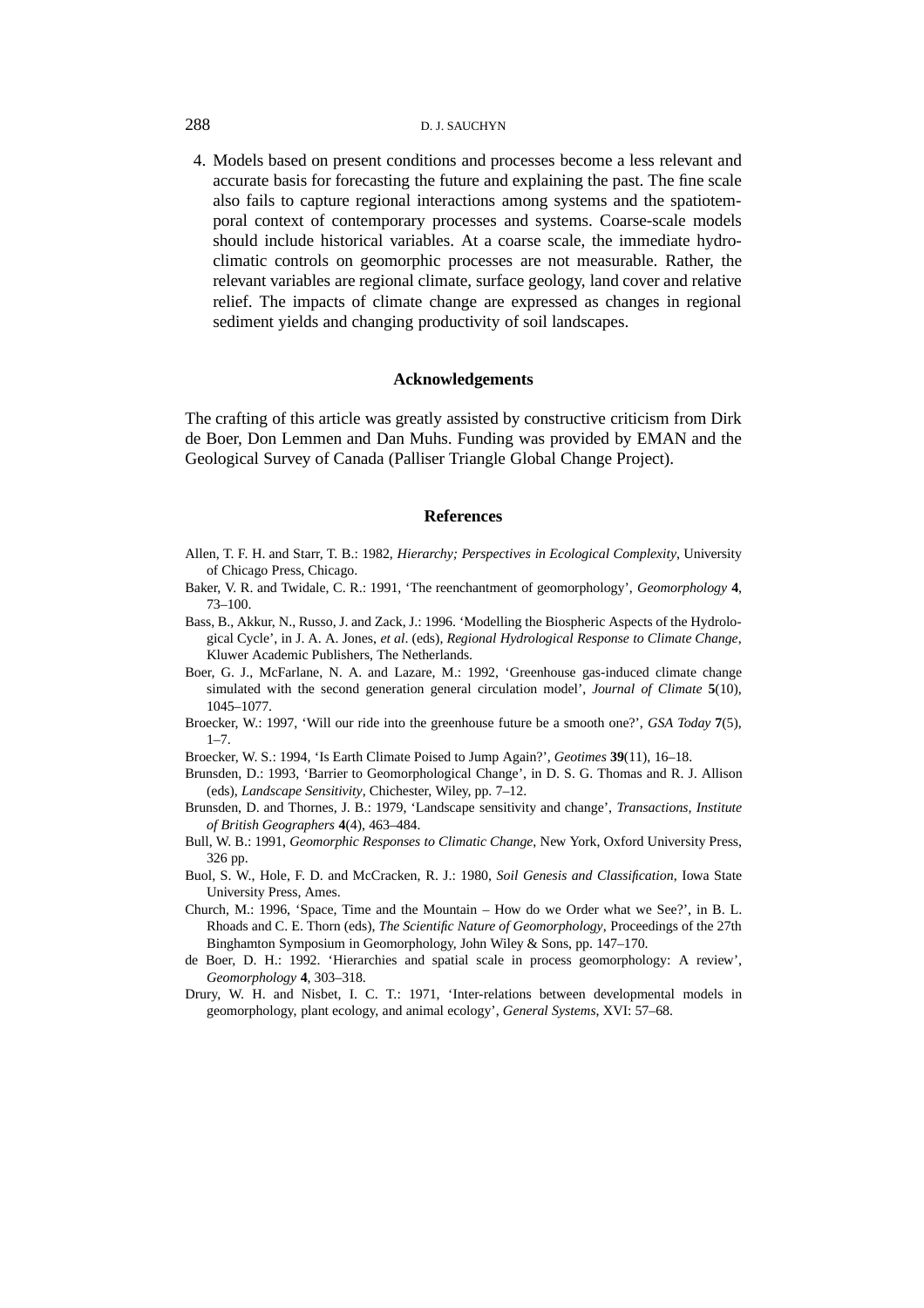- Expert Committee on Soil Survey: 1987, 'The Canadian System of Soil Classification, 2nd ed., Agriculture Canada Publication', 1646, 164 pp. *Supply and Services Canada*, Ottawa.
- Government of Canada: 1997, 'Canada's Second National Report on Climate Change', Ottawa, (http://www1.ec.gc.ca/cgi-in/foliocgi.exe/climate\_e/toc?).
- Haigh, M. J.: 1987, 'The Holon: Hierarchy Theory and Landscape Research', in F. Ahnert, (ed.), *Geomorphological Models - Theoretical and Empirical Aspects*, Catena Supplement 10, pp. 181– 192.
- Haff, P.: 1996, 'Limitations on Predictive Modeling in Geomorphology', in B. L. Rhoads and C. E. Thorn (eds), *The Scientific Nature of Geomorphology*, Proceedings of the 27th Binghamton Symposium in Geomorphology, John Wiley & Sons, pp. 337–358.
- Harvey, D. W.: 1968, 'Pattern, process, and the scale problem in geographical research', *Transactions, Institute of British Geographers* **45**, 71–78.
- Herrington, R., Johnson, B. and Hunter, F.: 1997, 'Responding to Global Climate Change in the Prairies – Volume III of the Canada Country Study: Climate Impacts and Adaptation', *Environment Canada*, Regina, Saskatchewan.
- Hoekstra, T. W., Allen, T. F. H. and Flather, C. H.: 1991, 'Implicit scaling in ecological research', *Bioscience* **41**(3), 148–154.
- Hole, F. D.: 1978, 'An approach to landscape analysis with emphasis on soils', *Geoderma* **21**, 1023.
- Hole, F. D. and Campbell, J. B.: 1985, *Soil Landscape Analysis*, Routledge and Kegan Paul, London, 196 p.
- Hostetler, S. W.: 1994, 'Hydrologic and atmospheric models: The (Continuing) Problem of discordant scales', an editorial comment, *Climatic Change* **27**, 345.
- Hostetler, S. W. and Giorgi, F.: 1993, 'Use of Output from High-Resolution Atmospheric Models in Landscape-Scale Hydrologic Models: An Assessment', *Water Resources Research* **29**, 1685– 1695.
- Kennedy, B. A.: 1977, 'A question of scale?' *Progress in Physical Geography* **1**, 154–157.
- Kirkby, M. J.: 1993, 'Long Term Interactions Between Networks and Hillslopes', in Beven and M. J. Kikby (eds), *Channel Network Hydrology*, Chapter 9, John Wiley & Sons, London.
- Kirkby, M. J., Imeson, A. C., Bergkamp, G. and Cammeraat, L. H.: 1996, 'Scaling up processes and models from the field plot to the watershed and regional areas', *Journal of Soil and Water Conservation* **51**, 391–396.
- Klemes, V.: 1983, 'Conceptualization and scale in hydrology', *Journal of Hydrology* **65**, 1–23.
- Laprise, R. *et al*.: 1998, 'Climate and climate change in western Canada as simulated by the Canadian regional climate model', *Atmosphere-Ocean* **36**(2), 119–167.
- Lemmen, D. S., Vance, R. E., Campbell, I. A., David, P. P., Pennock, Sauchyn, D. J. and Wolfe, S. A.: 1998, 'Geomorphic systems of the Palliser Triangle: description and response to changing climate', Geological Survey of Canada Bulletin, p. 521.
- Lemmen, D. S. and Vance, R. E.: 1999, 'An overview of the Palliser Triangle Global Change Project', in D. S. Lemmen and R. E. Vance (eds), *Holocene Climate and Environmental Change in the Palliser Triangle: A Geoscientific Context for Evaluating the Impacts of Climate Change on the Southern Canadian Prairies*, Geological Survey of Canada Bulletin 534, 7–22.
- Levin, S. A.: 1992, 'The problem of pattern and scale in ecology', *Ecology* **7**, 1943–1967.
- Logan, T. J., Urban, D. R., Adams J. R. and Yaksich, S. M.: 1982, 'Erosion control potential with conservation tillage in the Lake Erie basin: estimates using the universal soil loss equation and the land resource information system (LRIS)', *Journal of Soil and Water Conservation* **37**(1), 50–55.
- Martz, L. W. and de Jong, E.: 1991. 'Using Cesium-137 and landform classification to develop a net soil erosion budget for a small Canadian prairie watershed', *Catena* **18**(3/4), 289–308.
- Mermut, A. R., Acton, D. F. and Eilers, W. D.: 1983, 'Estimation of Soil Erosion and Deposition by a Landscape Analysis Technique on Clay Soils in Southwestern Saskatchewan', *Canadian Journal of Soil Science* **63**(4), 727–739.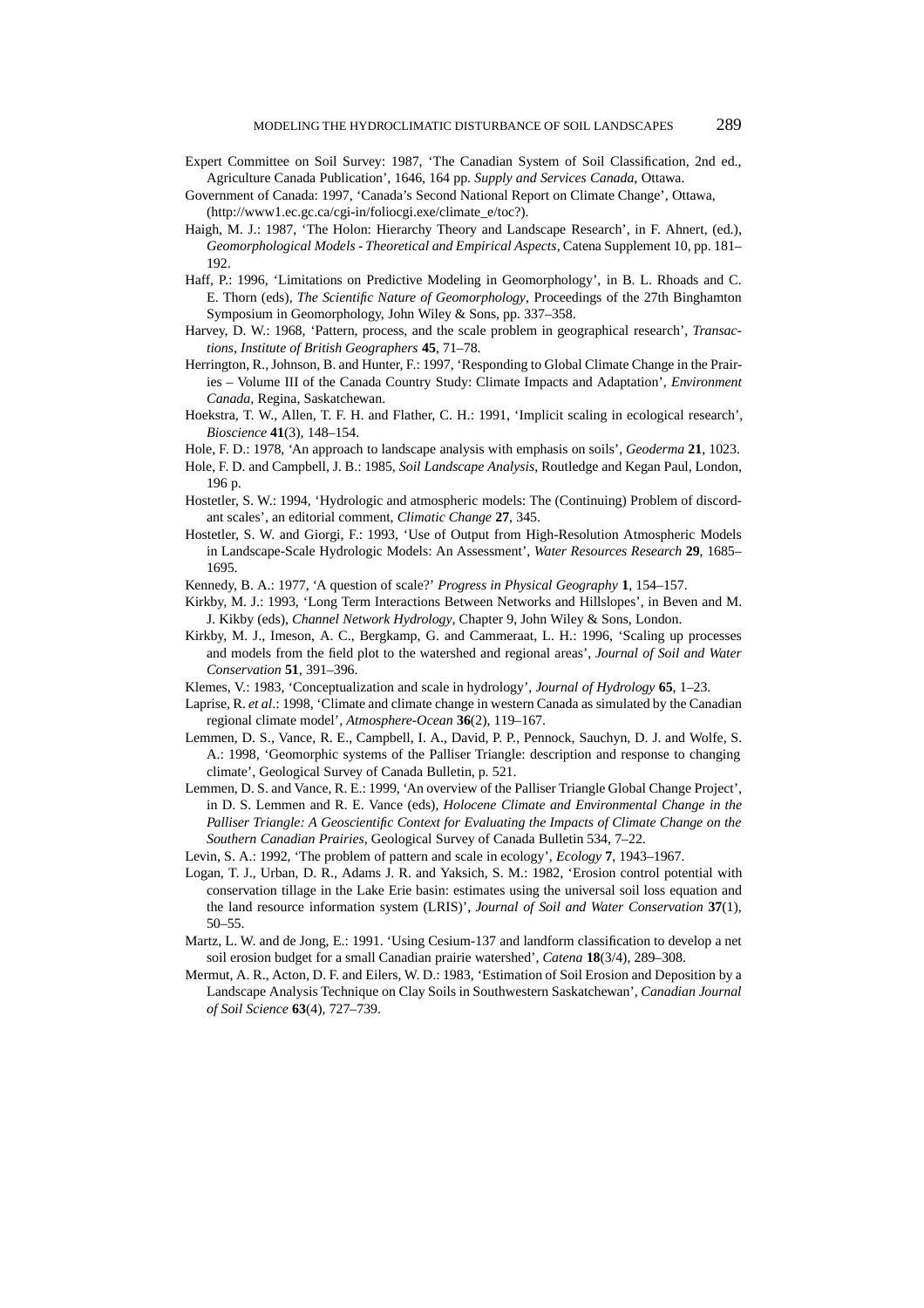- O'Neill, R. V., DeAngelis, D. L., Waide, J. B. and Allen, T. F. H.: 1986, *A Hierarchical Concept of Ecosystems*, Princeton University Press, Princeton, 253 pp.
- Osterkamp, W. R. and Hupp, C. R.: 1996, 'The Evolution of Geomorphology, Ecology, and Other Composite Sciences', in B. L. Rhoads and C. E. Thorn (eds), *The Scientific Nature of Geomorphology*, Proceedings of the 27th Binghamton Symposium in Geomorphology, John Wiley & Sons, pp. 415–441.
- Palliser, J.: 1859, 'Copy of a letter from Captain Palliser to the Under-Secretary of State for the Colonies, Fort. Edmonton, Saskatchewan', Papers Relative to the Exploration of British North America, Greenwood Press, New York, p. 1969.
- Pennock, D. J. and de Jong, E.: 1990, 'Spatial patterns of soil redistribution in boroll landscapes, southern Saskatchewan, Canada', *Soil Science* **150**(6), 867–873.
- Pennock, D. J., Lemmen, D. S. and de Jong, E.: 1995,  $37$ Cesium-measured erosion rates for soils of five parent material groups in southern Saskatchewan', *Canadian Journal of Soil Science* **75**(2), 205–210.
- Phillips, J. D.: 1988, 'The role of spatial scale in geomorphic systems', *Geographical Analysis* **20**, 308–317.
- Phillips, J. D.: 1995, 'Decoupling of sediment sources in large river basins. Effects of scale on interpretation of sediment and water quality', *IAHS Publication*, No. 226, pp. 11–16.
- Rhoads, B. L. and Thorn, C. E.: 1993, 'Geomorphology as science: The role of theory', *Geomorphology* **6**, 287–307.
- Roels, J. M.: 1985, 'Estimation of soil loss at a regional scale based on plot measurements some critical considerations', *Earth Surface Processes and Landforms* **10**(6), 587–595.
- Running, S. W., Nemani, R. R., Peterson, D. L., Band, L. E., Potts, D. F., Pierce, L. L. and Spanner, M. A.: 1989, 'Mapping regional forest evapotranspiration and photosynthesis by coupling satellite data with ecosystem simulation', *Ecology* **70**(4), 1090–1101.
- Saab, V.: 1999, 'Importance of spatial scale to habitat use by breeding birds in riparian forests: A hierarchical analysis', *Ecological Applications* **9**, 135–151.
- Salthe, S. N.: 1985, *Evolving Hierarchical Systems, Their Structure and Representation*, Columbia University Press, New York.
- Sauchyn, D. J.: 1993, 'GIS modelling of agricultural soil loss in a plains glacial landscape', *Quaternary International* **20**, 163–170.
- Sauchyn, D. J.: 1997, 'Practical and theoretical basis for mapping landscape sensitivity in the southern Canadian Interior Plains', *Transactions of the Kansas Academy of Science* **100**(1–2), 61–72.
- Sauchyn, D. J.: 'Geoenvironmental Mapping in Southwestern Saskatchewan: Rainfall Erosion Potential', in P. Bobrowsky (ed.), *Geoenvironmental Mapping: Method, Theory and Practice*, Balkema, Rotterdam (in press).
- Schumm, S. A.: 1991, *To Interpret the Earth: Ten Ways to be Wrong*, Cambridge University Press, Cambridge, 133 pp.
- Schumm, S. A. and Lichty, R. W.: 1965, 'Time, space and causality in geomorphology, *American Journal of Science* **263**, 110–119.
- Shields, J. A., Tarnocai, C., Valentine, K. W. G. and MacDonald, K. B.: 1991, 'Soil landscapes of Canada: Procedures handbook and user's manual', Agriculture Canada Publication, 1868/E, Minster of Supply and Services Canada, Ottawa, Canada, 74 p.
- Snell, E. A.: 1985, 'Regional targeting of potential soil erosion and nonpoint-source sediment loading', *Journal of Soil and Water Conservation* **40**, 520–524.
- Spedding, N.: 1997, 'On growth and form in geomorphology', *Earth Surface Processes and Landforms* **22**, 261–265.
- Strahler, A. N.: 1952, 'Dynamic basis of geomorphology', *Geological Society of America Bulletin* **63**, 923–938.